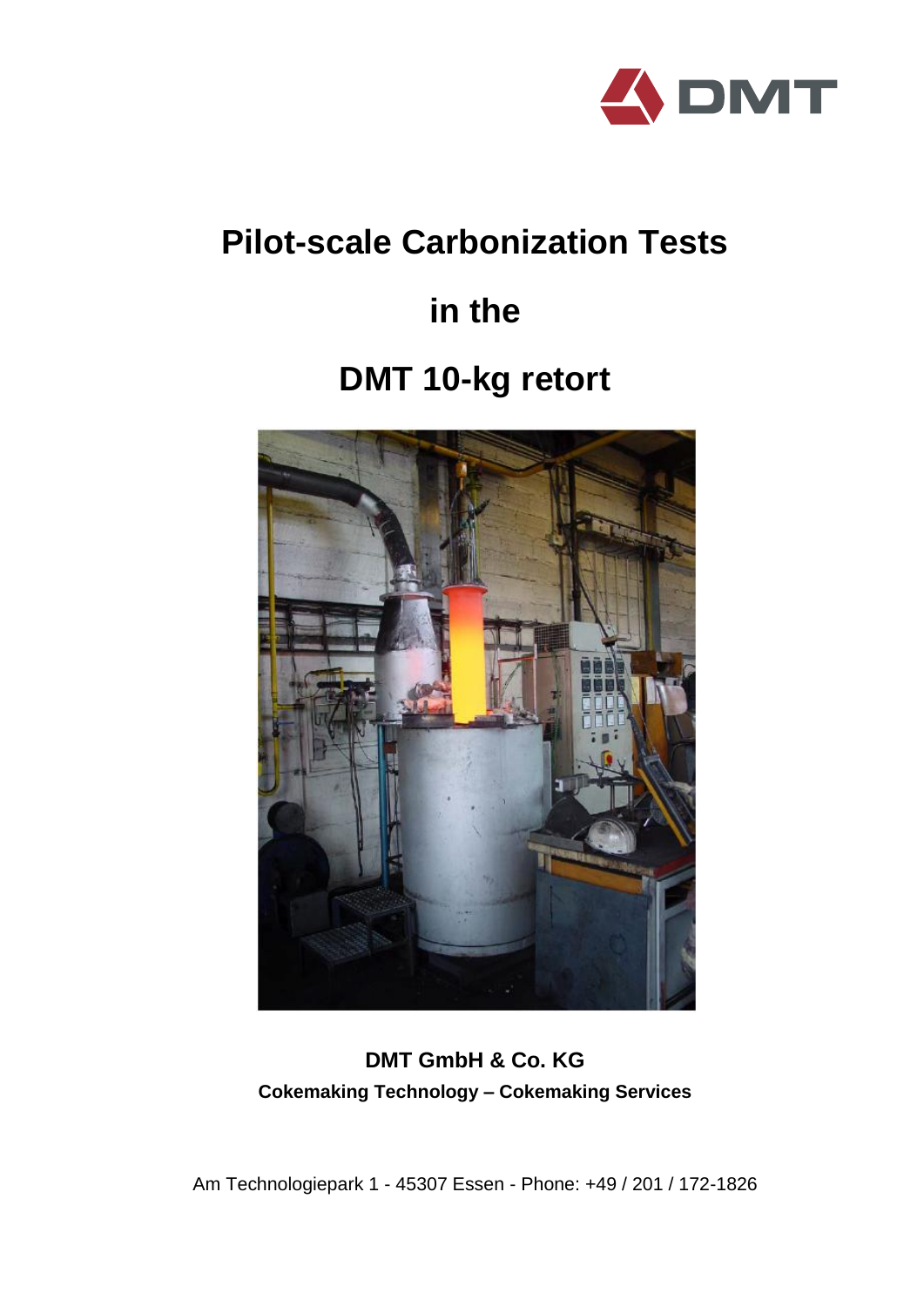

## **Pilot scale carbonization tests in the DMT 10-kg retort**

### **DMT 10-kg retort and test procedure**

The pilot scale carbonization test (DMT 10-kg-retort) permits less time consuming investigations with limited quantities of coal (approx. 10-12 kg charging weight) in comparison to the semi-industrial coke oven. The equipment consist an experimental electrical heated furnace as shown in **Fig. 1** and a cylindrical retort, as shown in **Fig. 2.**



**Figure 1: Pilot scale carbonization test equipment**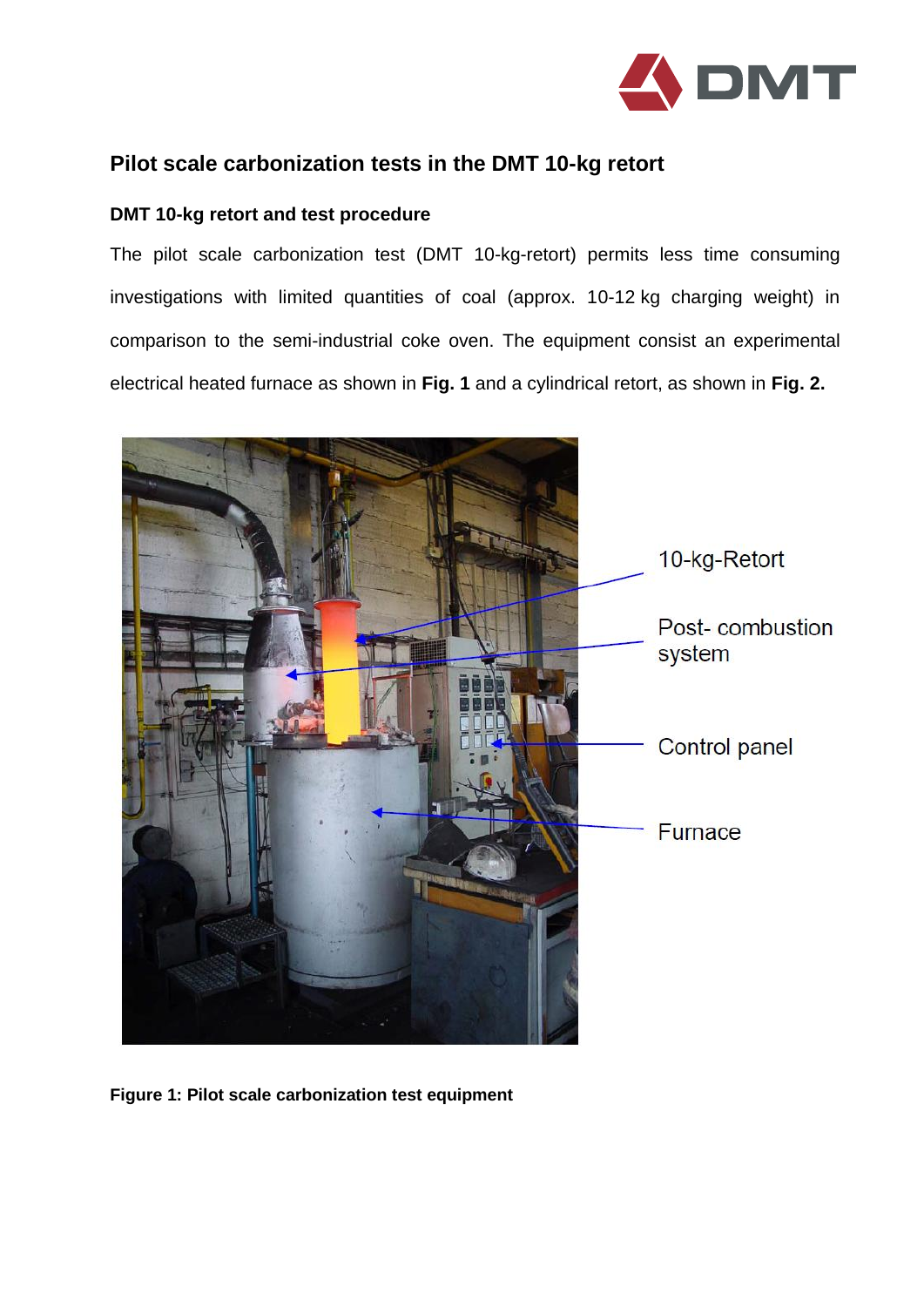

Final coke temperature: 1000 - 1030 °C

Coking time: approx. 4 hours



#### **Figure 2: Pilot scale carbonization retort (DMT 10-kg-retort)**

**Figure 2** contains the most important data of the carbonization retort. The semiindustrial scale oven is always operated as close as possible to the plant conditions; the heating conditions of the electrically heated retort are always fixed standard conditions. The delivered single coals are mixed according to blending program or used a single coal for the test. The blended coal charge or the single coal charge is crushed by an impact crusher to get the desired grain size distribution. The individual crushing of coal components are as well realizable. The homogenization and moisture content adjustment occurs in a mixer. The charge of the coal into the retort is made layer by layer to get a uniformly bulk density. The retort is lifted in the preheated furnace (furnace temperature 1,030 °C) after charging.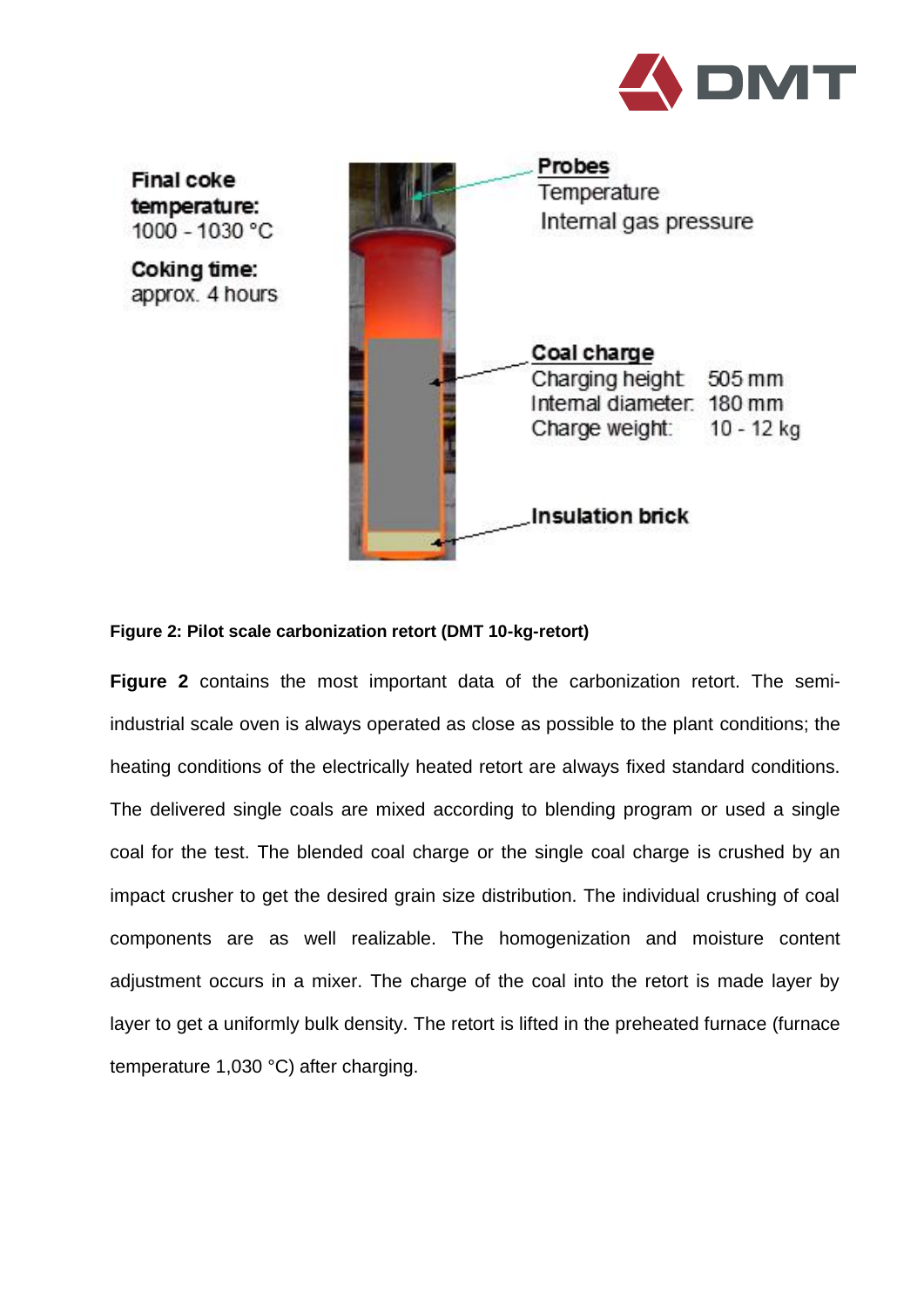

During each coking test the following parameters are monitored:

- temperature in the centre of the charge and
- internal gas pressure.

The retort is removed from the furnace after a coking time of 4h. The realized coke end temperature is between 1,000 and 1,030°C.

The produced amount of the coke is between 7 and 10 kg. A portion of a five kilogram greater than 20 mm is put into the ISO drum and tested by 100 and 500 revolutions. The determined values from the drum test are  $M_{30}$ ,  $M_{20}$ ,  $M_{10}$ ,  $I_{30}$ ,  $I_{20}$  and  $I_{10}$ . These values are not directly comparable with the drum tests values according ISO 556, but DMT is able to calculate the cold strength values that would most likely obtained in the DMT semiindustrial coke oven. Additionally, the CRI and CSR were determined according to ISO 18894.

### **Comparability of pilot scale test result to MWO results**

Despite from the fact that the course of carbonization differs in some details from the industrial scale oven the laboratory scale carbonization delivers valuable results concerning coke quality and coking behavior. DMT collect coke qualities and carbonization behavior data from coal and coal blend carbonization tests, which done parallel in the pilot-scale coking test retort and semi-industrial coke oven as well as in industrial coking plants, since 25 years. The pilot-scale coking test retort is dedicated for the fast and economical test for the determination of the CRI and CSR, estimation of mechanical strength and the first indication of the coking behavior.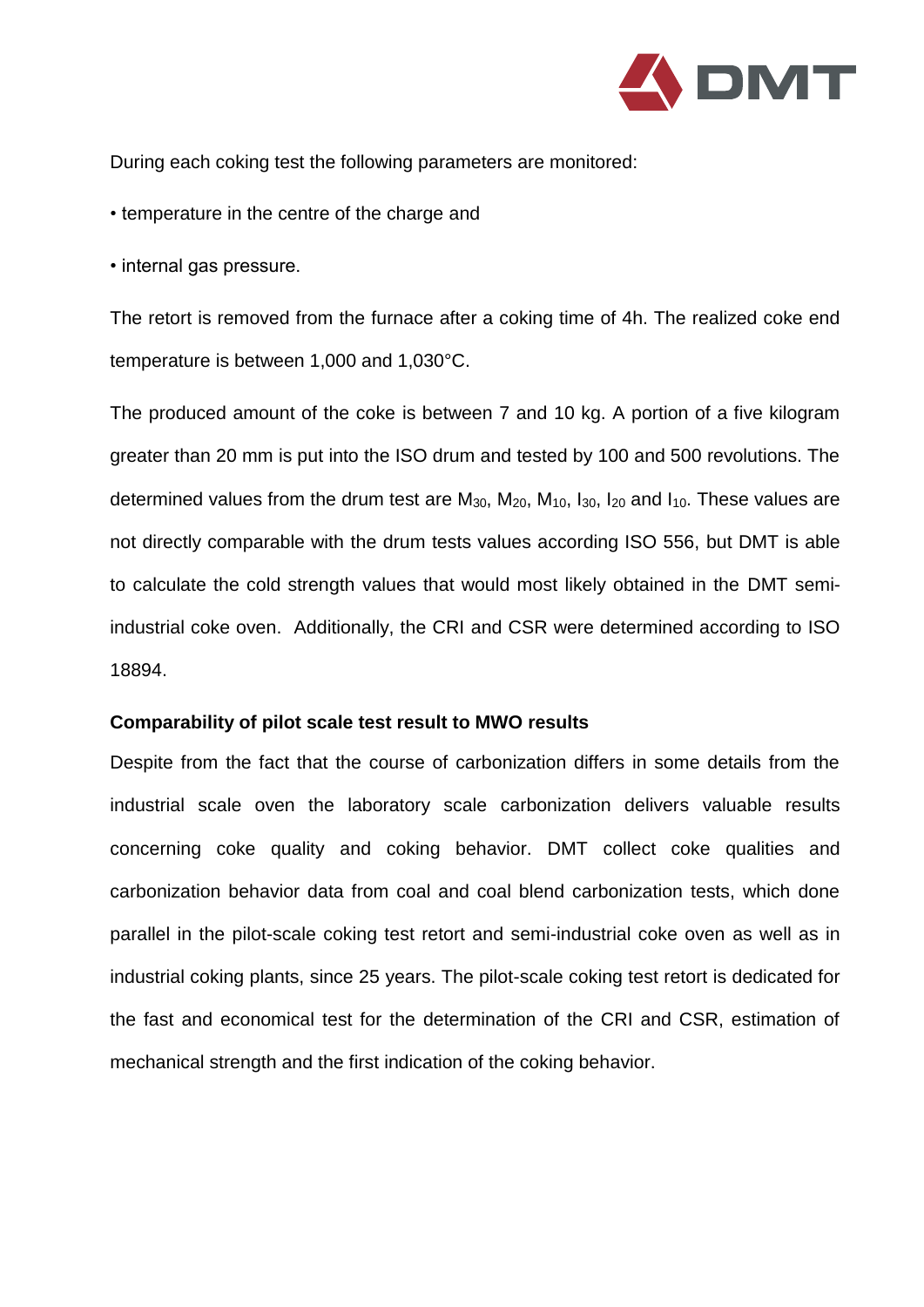

**Figure 3** shows the comparison between the obtained CRI and CSR values from the pilot scale coking test retort and the DMT movable wall oven.



**Figure 3: Comparison of CRI/CSR from pilot and semi-industrial scale**

DMT use the obtained  $M_{30}$ ,  $M_{20}$ ,  $M_{10}$ ,  $I_{30}$ ,  $I_{20}$  and  $I_{10}$  values from the drum test of the resultant coke from the pilot scale coking test to calculate the  $I_{40}$ ,  $I_{10}$  and JIS150/15 mechanical strength values that would be obtained in DMT semi-industrial coke oven. **Figure 4** displays the evaluated JIS,  $I_{40}$  and  $I_{10}$  values from the drum test of the of the produced coke from the pilot scale test and the JIS,  $I_{40}$  and  $I_{10}$  values from the coke which produced in the DMT semi industrial coke oven.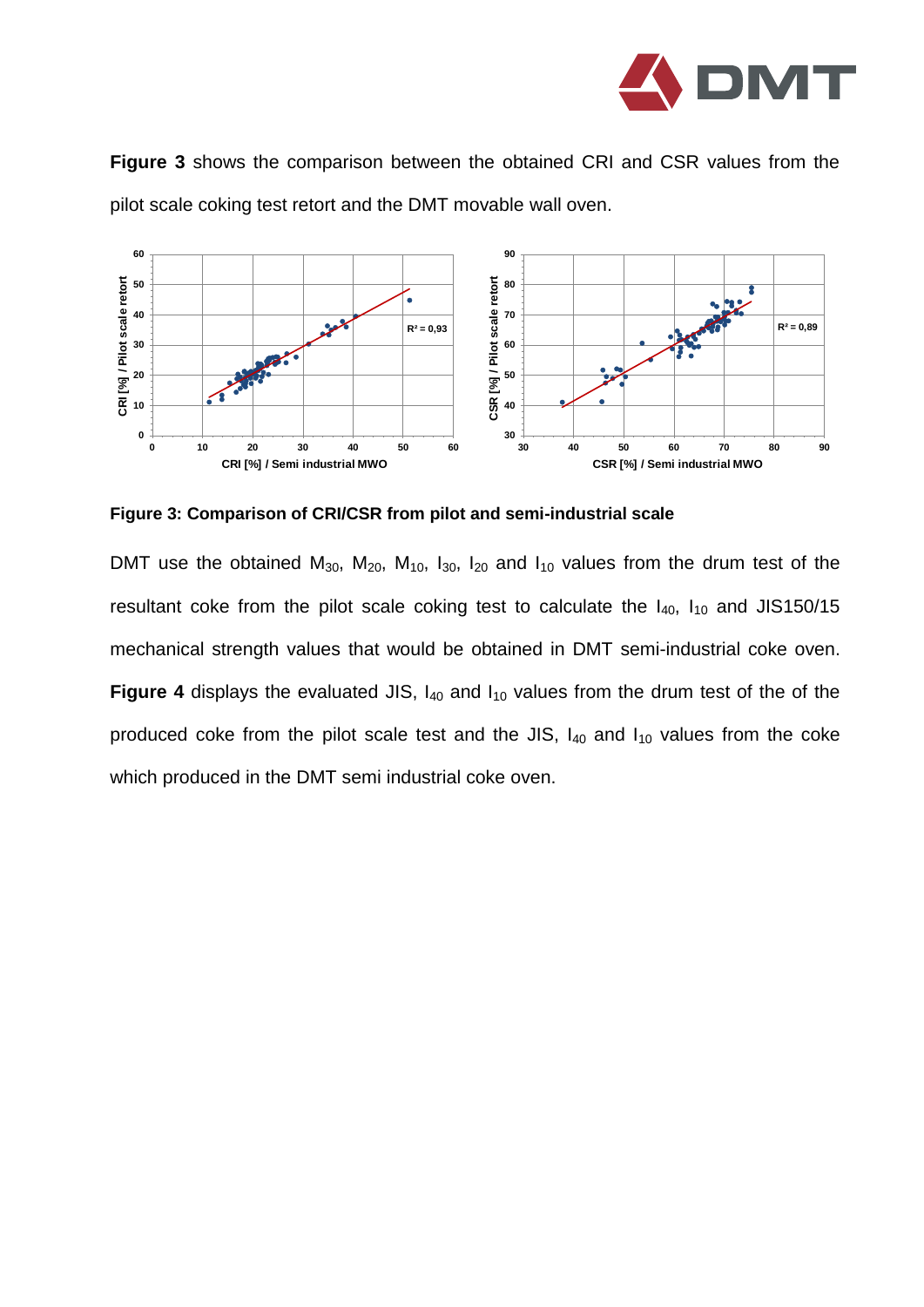



**Figure 4: Comparison of I40, I<sup>10</sup> and JIS DI 150/15 from pilot and semi-industrial scale**

The new interpretation of the pressure progression during the carbonization in the pilot scale coking test retort allows DMT to generate a prediction model. The prediction model allows with the extracted pressure data to estimate the maximum internal gas pressure and the wall load that would be most likely obtained in DMT semi-industrial coke oven. **Figure 5** displays the calculated maximum internal gas pressure and the measured values at the industrial coke oven.